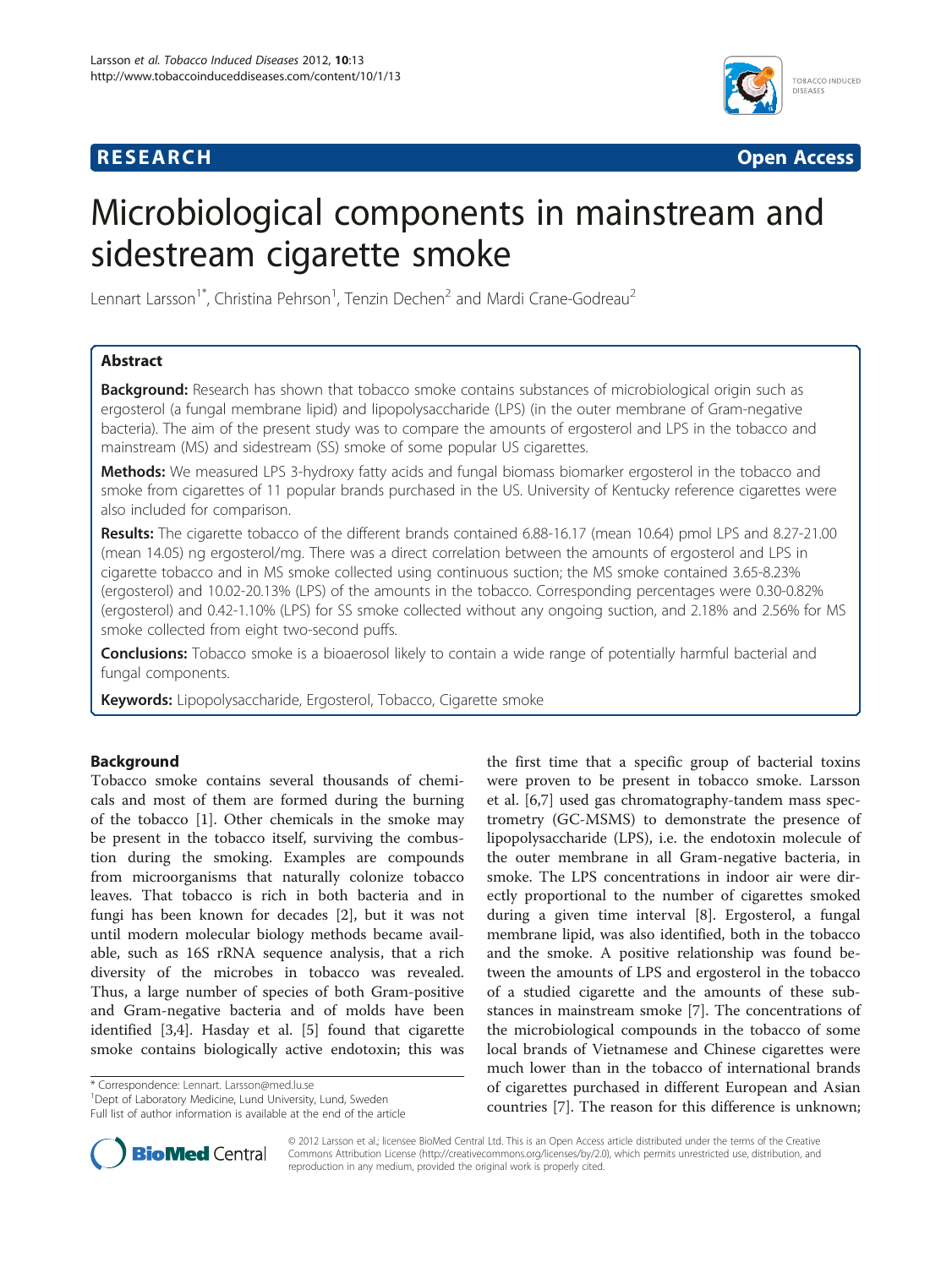however, both pesticides and fungicides are known to be common on tobacco plantations.

The studies published so far on ergosterol and LPS in tobacco smoke have utilized a home-made sampling device for collecting mainstream (MS) smoke; sidestream (SS) smoke has to date not been analyzed for these compounds. The aim of the present study was to measure LPS and ergosterol in the tobacco as well as in MS and SS smoke of several brands of popular cigarettes purchased in the US. LPS was measured by determining the number of moles of 3-hydroxy fatty acids (3-OH FAs) of 10–18 carbon chain lengths [\[6](#page-4-0)]. The smoke samples were generated by adapting a Teague TE-10, a standard research cigarette smoke generating device.

## Methods

#### Cigarette tobacco and smoke samples

Packs of cigarettes of 11 US brands (Camel Turkish Royal, Marlboro Red, Marlboro Light, Marlboro Menthol, Pall Mall, Winston, Newport Menthol, Kool, Parliament Lights, Basic Full Flavor, and Liggett Select Full Flavor) were purchased at a store in Boston MA and kept in a freezer (−20 C) until use. University of Kentucky 3R4F research cigarettes were used for reference.

Tobacco from one cigarette of each of the 11 brands plus one University of Kentucky reference cigarette was studied. In addition, samples of MS and SS smoke of cigarettes of six brands (Camel Turkish Royal, Pall Mall, Newport Menthol, Kool, Parliament Lights, and Liggett Select Full Flavor), plus University of Kentucky reference cigarettes, were used. The smoke was generated using a smoking machine and collected on Pall Life Sciences, PallFlex Membrane Filters (PMMF, EmFab TX40H120- WW). In each series of experiments a filter that had not been exposed to the smoke was used as a negative control.

The smoking apparatus used was a Teague Enterprises TE-10 smoking system equipped with two exposure chambers [[9,10\]](#page-4-0). The smoking device is microprocessor controlled and produces both MS and SS smoke, or SS smoke alone. Smoke is drawn from the combustion chamber into a mixing chamber and then into exposure chambers. Valves control airflow and permit purging smoke from within the mixing and exposure chambers into dedicated ducting that conducts all purged smoke outside the building. In the SS smoke experiments all smoke was directed into the upper chamber. In the MS smoke experiments, the smoke was drawn through a lit cigarette into a Buchner flask. Although one cigarette burns out in less than one min, 6 min suction was used to assure that the flask was fully evacuated of smoke. SS smoke was collected from lit cigarettes without any ongoing suction. The suction on the (larger) chamber was

run for 12 min followed by a "blow out" to prevent any remaining smoke in the collection chamber.

In three experiments smoke from lit Marlboro light cigarettes was collected using 8 puffs (2 seconds/puff ) per cigarette in order to estimate the smoke concentrations of LPS and ergosterol under realistic smoking conditions. Only MS smoke, from one cigarette/experiment, was collected in a flask and then drawn into the filter during 6 min.

#### Sample preparation and analysis

The tobacco samples (of one whole cigarette each) were weighed and, just as the PMMF filter samples, transferred to glass test tubes equipped with Teflon-lined screw caps. One set of samples was prepared for analysis by GC-MSMS of 3-OH FAs following acid methanolysis and silylation and a separate set of samples was prepared for analysis of ergosterol following alkaline hydrolysis and silylation, as described [[11\]](#page-4-0). The entire methanolysate and hydrolysate samples of the filters and a 1/100th fraction of the methanolysate and hydrolysate samples of the tobacco were subjected to the subsequent preparatory steps before being analysed. The amounts of LPS were calculated by summarizing the number of moles of the 3-OH FAs and dividing by four, assuming that one mole of LPS contains four moles of 3-OH FAs [\[11](#page-4-0)].

## Statistical analysis

The Spearman and Pearson tests were used for studying correlations between the amounts of LPS and ergosterol in the cigarette tobacco with the amounts in MS and SS smoke.

## Results

## LPS and ergosterol in cigarette tobacco

The cigarettes contained each approximately 700 mg of tobacco. One mg of tobacco contained 6.88 – 16.17 (mean 10.64, SD 1.91) pmol LPS and 8.27-21.0 (mean 14.05, SD 4.25) ng ergosterol (Table [1](#page-2-0)).

## LPS and ergosterol in tobacco smoke

Cigarettes of six brands containing relatively high and relatively low or medium concentrations of the microbiological compounds, respectively, plus one University of Kentucky cigarette, were selected for analysis of MS and SS smoke. MS smoke from one cigarette produced by continuous suction contained 384–725 ng ergosterol and 823–1504 pmol LPS corresponding to 3.65 – 8.23% and 10.02 - 20.13%, respectively, of the amounts in the tobacco per cigarette of a given brand. By comparison, SS smoke collected from one cigarette without any ongoing suction contained 17 – 78 ng ergosterol and 41–71 pmol LPS corresponding to 0.30-0.82% and 0.42-1.10%,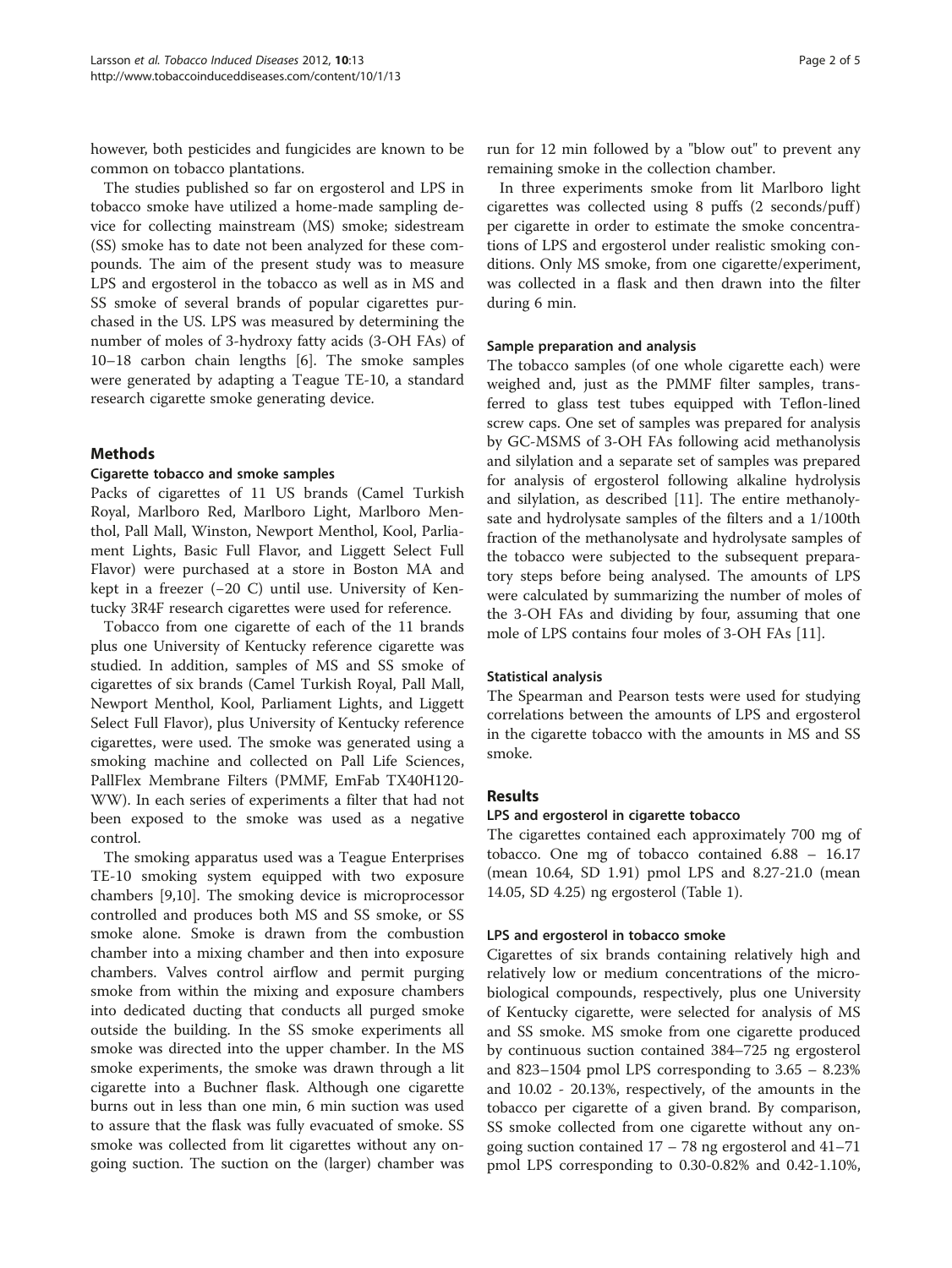<span id="page-2-0"></span>Table 1 LPS and ergosterol in cigarette tobacco  $(N = 1)$ 

| Cigarette                  | Erg ng/mg | LPS pmol/mg |
|----------------------------|-----------|-------------|
| Camel Turkish Royal        | 9.12      | 6.88        |
| Marlboro Red               | 15.99     | 10.77       |
| Marlboro Light             | 13.65     | 11.15       |
| Marlboro Menthol           | 14.70     | 7.84        |
| Pall Mall                  | 11.29     | 8.83        |
| Winston                    | 14.04     | 12.83       |
| Newport Menthol            | 8.27      | 10.67       |
| Kool                       | 13.23     | 16.17       |
| Parliament Lights          | 15.10     | 13.60       |
| Basic Full Flavor          | 13.61     | 11.10       |
| Liggett Select Full Flavor | 18.56     | 8.80        |
| University of Kentucky     | 21.00     | 9.00        |

respectively, of the amounts in the tobacco per cigarette of a given brand (Table 2).

The proportions (percentages) of ergosterol and LPS in the SS smoke samples (collected without any suction) in relation to the MS smoke samples (collected by continuous suction) were in all cases higher for ergosterol (mean 9.47%) than for LPS (mean 4.73%) (Table 3).

MS smoke collected by the 8-puff samplings contained on average 0.20 nmol LPS and 218 ng ergosterol per filter, thus 2.56% and 2.18%, respectively, of the amounts in the cigarette tobacco.

Significant correlations were found between the amounts of LPS in cigarette tobacco and in MS smoke (Spearman,  $P = 0.016$ ), between ergosterol in cigarette tobacco and MS smoke (Pearson,  $P = 0.075$ ), and between ergosterol in SS and MS smoke (Pearson,  $P = 0.015$ ; Spearman,  $P = 0.036$ ). The MS samples had been collected using continuous suction and the SS samples had been collected without any suction as described above.

## **Discussion**

Cigarette smoke contains thousands of chemicals many of which pose a serious health risk. These chemicals may be formed during the burning of the tobacco or may be present in the tobacco itself. Among the latter group of compounds are pesticides and other intact agrochemicals, menthol, flavorants etc. [[12\]](#page-4-0). In recent years it has been demonstrated that also products from microorganisms, such as from bacteria and molds that are ubiquitous in tobacco, may be found in the smoke. Thus, Edinboro et al. [\[13](#page-4-0)] identified aflatoxin B1 in SS cigarette smoke by using immunoaffinity column extraction coupled with liquid chromatography/mass spectrometry, and Hasday et al. [\[5](#page-4-0)] used the Limulus test to reveal endotoxin in cigarette smoke. The reaction from

Table 2 LPS and ergosterol in the cigarette tobacco and smoke; percentages of LPS and ergosterol in the smoke in relation to the tobacco  $(N = 1)$ 

| Cigarette                  | Erg ng/cig | %    | LPS pmol/cig | %     |
|----------------------------|------------|------|--------------|-------|
| <b>Newport Menthol</b>     |            |      |              |       |
| Tobacco                    | 5790       |      | 7470         |       |
| Sidestream                 | 17         | 0.30 | 51           | 0.68  |
| Mainstream                 | 384        | 6.63 | 1504         | 20.13 |
| <b>Camel Turkish Royal</b> |            |      |              |       |
| Tobacco                    | 6380       |      | 4820         |       |
| Sidestream                 | 52         | 0.82 | 51           | 1.06  |
| Mainstream                 | 525        | 8.23 | 823          | 17.07 |
| Pall Mall                  |            |      |              |       |
| Tobacco                    | 7900       |      | 6180         |       |
| Sidestream                 | 61         | 0.77 | 68           | 1.10  |
| Mainstream                 | 457        | 5.78 | 1130         | 18.28 |
| Kool                       |            |      |              |       |
| Tobacco                    | 9260       |      | 11320        |       |
| Sidestream                 | 40         | 0.43 | 48           | 0.42  |
| Mainstream                 | 429        | 4.63 | 1134         | 10.02 |
| <b>Parliament Lights</b>   |            |      |              |       |
| Tobacco                    | 10570      |      | 9520         |       |
| Sidestream                 | 49         | 0.46 | 41           | 0.43  |
| Mainstream                 | 488        | 4.62 | 1363         | 14.32 |
| Liggett Select Full Flavor |            |      |              |       |
| Tobacco                    | 12990      |      | 6160         |       |
| Sidestream                 | 41         | 0.32 | 42           | 0.68  |
| Mainstream                 | 474        | 3.65 | 1044         | 16.95 |
| University of Kentucky     |            |      |              |       |
| Tobacco                    | 15120      |      | 6480         |       |
| Sidestream                 | 78         | 0.52 | 71           | 1.10  |
| Mainstream                 | 725        | 4.79 | 1130         | 17.44 |

the tobacco industry following the reports in scientific press on the presence of biologically active endotoxin in smoke was reviewed recently [[14\]](#page-4-0).

| Table 3 Percentage of ergosterol and LPS in sidestream |  |
|--------------------------------------------------------|--|
| smoke in relation to mainstream smoke                  |  |

| Cigarette                  | Erg % | LPS % |
|----------------------------|-------|-------|
| <b>Newport Menthol</b>     | 4.45  | 3.36  |
| <b>Camel Turkish Royal</b> | 9.90  | 6.18  |
| Pall Mall                  | 13.3  | 6.01  |
| Kool                       | 9.30  | 4.26  |
| <b>Parliament Lights</b>   | 10.00 | 3.00  |
| Liggett Select Full Flavor | 8.57  | 3.99  |
| University of Kentucky     | 10.86 | 6.30  |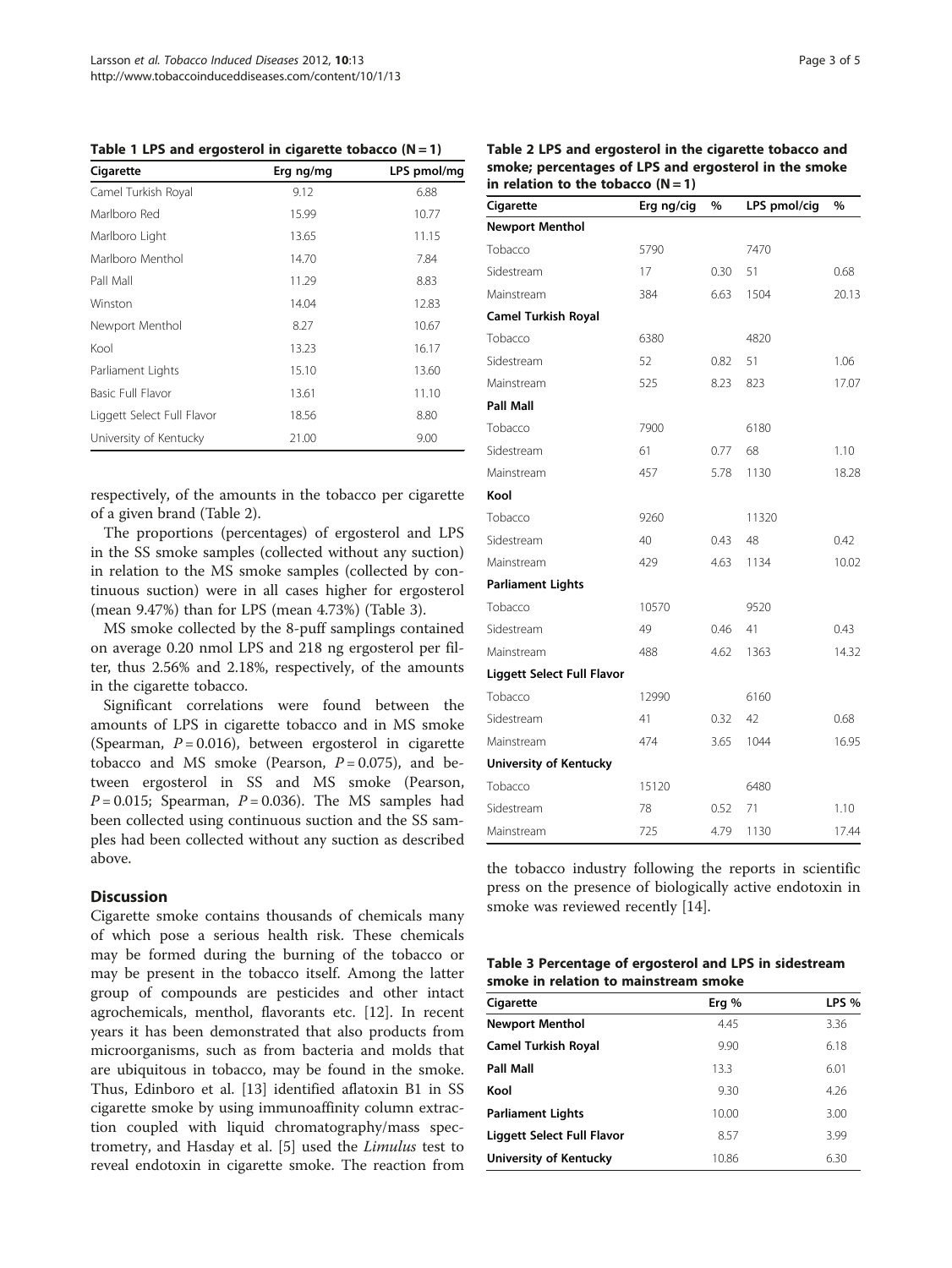Tobacco is an agricultural product and as such contains a myriad of colonising bacteria and fungi. In a previous study we found that the microbial load in a cigarette mostly originates from colonization of the tobacco leaves on the field [[7\]](#page-4-0). Among the microbes found in tobacco, identified by using molecular biological methods and/or microscopy, culturing, and conventional biochemical tests, are for example Acinetobacter, Bacillus, Burkholderia, Clostridium, Klebsiella, Pseudomonas, Serratia, Campylobacter, Enterococcus, Proteus, Staphylococcus, Pantoea, a large range of mesophilic and thermophilic bacteria, and fungi such as for example Aspergillus [[4,7,15,16\]](#page-4-0). Bacteria in cigarettes were speculated to be associated with an outbreak of severe pneumonitis in military personnel [[17\]](#page-4-0); bacteria growing on tobacco flakes have been hypothesized as representing a health risk to the smoker [[18\]](#page-4-0).

We introduced chemical marker analysis as a new concept for assessing the microbiological contents of tobacco and smoke [[6,7\]](#page-4-0). With this technology the total bacterial biomass in a sample is determined by measuring the amounts of muramic acid, an amino sugar present exclusively in peptidoglycan. Analogously, ergosterol, a specific fungal membrane lipid, is used to quantify fungal biomass, and 3-OH FAs of 10 – 18 carbon chain lengths are used to quantify LPS and/or the biomass of Gram-negative bacteria [[11\]](#page-4-0). The amounts of ergosterol and LPS found in the tobacco samples here studied are in general agreement with those found previously in cigarettes of international brands purchased in countries in Europe and Asia. At the same time, these amounts are much higher - up to 20-fold - than in some local cigarettes purchased in China, Korea, and Vietnam [[7\]](#page-4-0). In the present study we did not include muramic acid as an analyte since the amounts in MS and second hand smoke are so low that they are barely detectable [\[7](#page-4-0)].

MS smoke collected by eight two-second puffs contained 2-3% of the amounts of LPS and ergosterol present in the tobacco of one cigarette. These results are in general agreement with those found previously where smoke had been collected by using home-made sampling with a gas-tight syringe [[7\]](#page-4-0). Smoke produced by eight two-second puffs most closely resembles smoke that would occur in a closed space under normal cigarette usage. That is, the number of puffs taken on the cigarette and the length and volume of the puffs are designed to simulate human smoking behaviour.

Use of continuous suction for collecting MS smoke gave a circa 10 times higher smoke/tobacco proportions of LPS and ergosterol as compared with the puffing. The reason for the consistently higher smoke/tobacco proportion of LPS than of ergosterol found in MS smoke is unknown; however, LPS is known to be a heat-stable molecule. The amounts of ergosterol and LPS were much lower - by a factor of approximately 10 (ergosterol) and 20 (LPS), respectively - in SS smoke than in MS smoke. Indeed, microbiological compounds appearing in MS smoke may have been "distilled" through the cigarette during the smoking thus not being exposed to as high temperatures (thereby avoiding extensive thermal degradation) as at the tip of the burning cigarette, resulting in SS smoke. Notably, SS smoke is regarded as being more toxic than MS smoke [\[19](#page-4-0)] probably resulting from production of toxic components at very high temperatures.

We showed previously that adding gram-negative bacteria to a cigarette resulting in an 8-fold increase in LPS in the tobacco gave a 4-fold increase in MS smoke. Corresponding increases of ergosterol after fungi had been added to the tobacco were 15-fold (in tobacco) and 9 fold (in MS smoke) [[7\]](#page-4-0). Significant correlations between the amounts of LPS and ergosterol in the cigarette tobacco and in MS smoke were also found in the present study. Taken together, these studies strongly indicate that the 3-OH FAs and ergosterol found in smoke stem from bacteria and fungi in the tobacco.

Microorganisms may not be evenly distributed in cigarette tobacco and this may result in difficulties in achieving reproducible analysis results. Analysis of SS smoke from two different University of Kentucky cigarettes revealed 72 and 84 ng ergosterol and 76 and 67 pmoles LPS, respectively (data not shown). Since tobacco from only a single cigarette of each brand was analysed the results of the present study cannot be used to compare different brands. But, the study demonstrates e.g. that a single cigarette of a popular brand, purchased in the US, may contain bacteria and fungi enough to produce 218 ng ergosterol and 0.20 nmoles of LPS at an average smoking behavior, with eight two-second puffs per cigarette. Notably, assuming an average molecular weight of environmental LPS of 8000, 0.2 nmoles of LPS corresponds to 1600 ng. We showed previously that smoking 2–12 cigarettes over a 5-h period resulted in 4– 63 times increased concentrations of LPS in indoor air [[8\]](#page-4-0). Cigarette smoke is known to induce inflammation of the lung [\[20](#page-4-0)]; further research is required to identify a possible role of the microbiological compounds in smoke in evoking inflammation. It is intriguing that such symptoms in the airways that are common among smokers are also common among nonsmokers with occupational exposure to bioaerosols [\[21,22](#page-4-0)].

#### Conclusions

Cigarette tobacco contains large amounts of substances of microbiological origin. The compounds focused at in the present study, viz. LPS and ergosterol, should largely be viewed as markers of the plethora of microbial